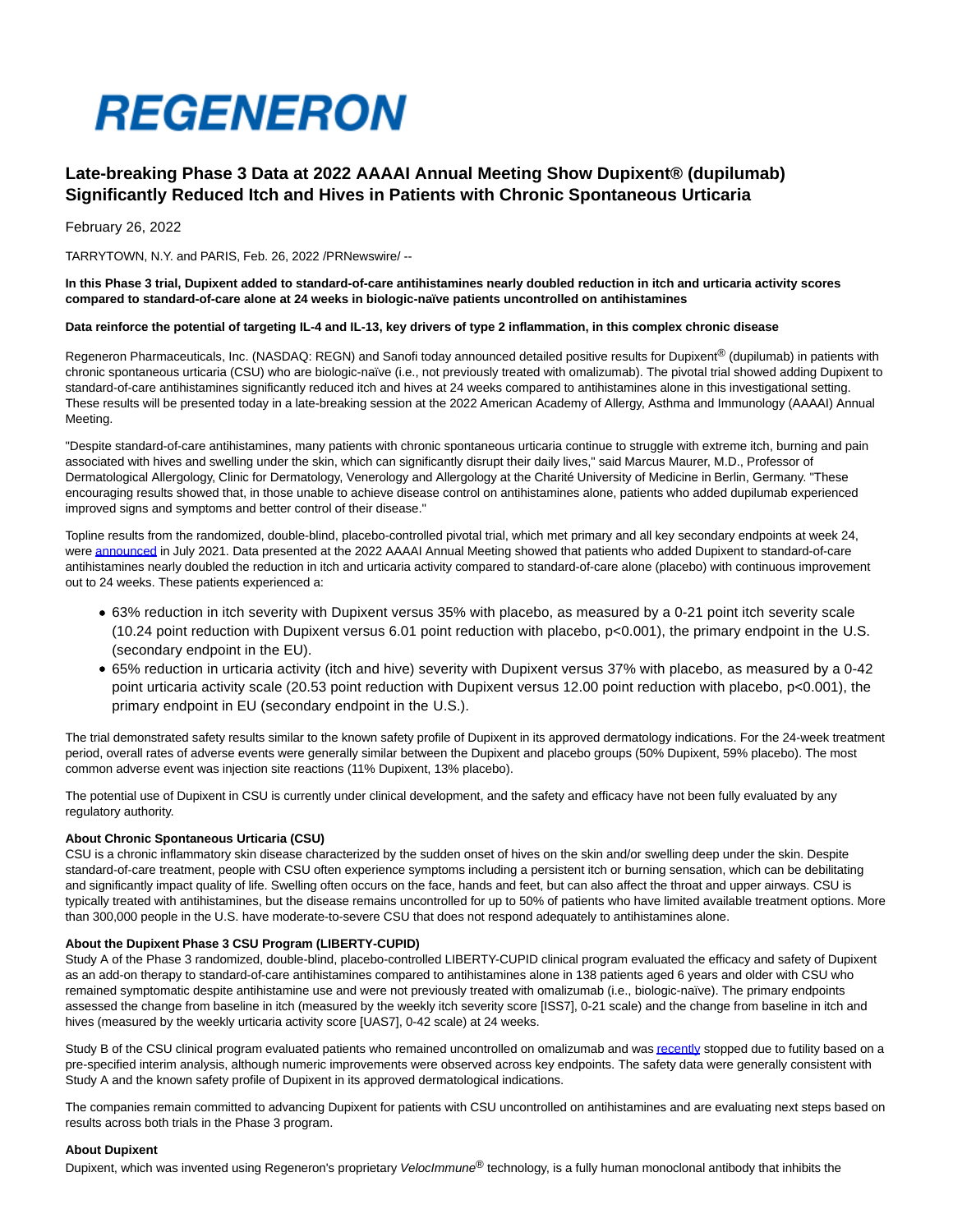signaling of the interleukin-4 (IL-4) and interleukin-13 (IL-13) pathways and is not an immunosuppressant. IL-4 and IL-13 are key and central drivers of the type 2 inflammation that plays a major role in atopic dermatitis, asthma and chronic rhinosinusitis with nasal polyposis (CRSwNP).

Dupixent is currently approved in the U.S., Europe, Japan and other countries around the world for use in specific patients with moderate-to-severe atopic dermatitis, as well as certain patients with asthma or CRSwNP in different age populations. Dupixent is also approved in one or more of these indications in more than 60 countries around the world and more than 350,000 patients have been treated globally.

# **About Regeneron's VelocImmune Technology**

Regeneron's Veloclmmune technology utilizes a proprietary genetically engineered mouse platform endowed with a genetically humanized immune system to produce optimized fully human antibodies. When Regeneron's President and Chief Scientific Officer George D. Yancopoulos was a graduate student with his mentor Frederick W. Alt in 1985, they were the first to envision making such a genetically humanized mouse, and Regeneron has spent decades inventing and developing VelocImmune and related VelociSuite® technologies. Dr. Yancopoulos and his team have used VelocImmune technology to create approximately a quarter of all original, FDA-approved or authorized fully human monoclonal antibodies currently available. This includes Dupixent, REGEN-COV® (casirivimab and imdevimab), Libtayo® (cemiplimab-rwlc), Praluent® (alirocumab), Kevzara® (sarilumab), Evkeeza<sup>®</sup> (evinacumab-dgnb) and Inmazeb ™ (atoltivimab, maftivimab, and odesivimab-ebgn).

## **Dupilumab Development Program**

Dupilumab is being jointly developed by Regeneron and Sanofi under a global collaboration agreement. To date, dupilumab has been studied across 60 clinical trials involving more than 10,000 patients with various chronic diseases driven in part by type 2 inflammation.

In addition to the currently approved indications, Regeneron and Sanofi are studying dupilumab in a broad range of diseases driven by type 2 inflammation or other allergic processes including CSU (Phase 3), chronic inducible urticaria-cold (Phase 3), pediatric atopic dermatitis (6 months to 5 years of age, Phase 3), prurigo nodularis (Phase 3), eosinophilic esophagitis (Phase 3), chronic obstructive pulmonary disease with evidence of type 2 inflammation (Phase 3), bullous pemphigoid (Phase 3), chronic rhinosinusitis without nasal polyposis (Phase 3), allergic fungal rhinosinusitis (Phase 3), allergic bronchopulmonary aspergillosis (Phase 3) and peanut allergy (Phase 2). These potential uses of dupilumab are currently under clinical investigation, and the safety and efficacy in these conditions have not been fully evaluated by any regulatory authority. Dupilumab is being jointly developed by Regeneron and Sanofi under a global collaboration agreement.

# **U.S. Indications**

DUPIXENT is a prescription medicine used:

- to treat adults and children 6 years of age and older with moderate-to-severe atopic dermatitis (eczema) that is not well controlled with prescription therapies used on the skin (topical), or who cannot use topical therapies. DUPIXENT can be used with or without topical corticosteroids. It is not known if DUPIXENT is safe and effective in children with atopic dermatitis under 6 years of age.
- with other asthma medicines for the maintenance treatment of moderate-to-severe eosinophilic or oral steroid dependent asthma in adults and children 6 years of age and older whose asthma is not controlled with their current asthma medicines. DUPIXENT helps prevent severe asthma attacks (exacerbations) and can improve your breathing. DUPIXENT may also help reduce the amount of oral corticosteroids you need while preventing severe asthma attacks and improving your breathing. DUPIXENT is not used to treat sudden breathing problems. It is not known if DUPIXENT is safe and effective in children with asthma under 6 years of age.
- with other medicines for the maintenance treatment of chronic rhinosinusitis with nasal polyposis (CRSwNP) in adults whose disease is not controlled. It is not known if DUPIXENT is safe and effective in children with chronic rhinosinusitis with nasal polyposis under 18 years of age.

## **IMPORTANT SAFETY INFORMATION FOR U.S. PATIENTS**

**Do not use** if you are allergic to dupilumab or to any of the ingredients in DUPIXENT®.

## **Before using DUPIXENT, tell your healthcare provider about all your medical conditions, including if you:**

- have eye problems
- have a parasitic (helminth) infection
- are scheduled to receive any vaccinations. You should not receive a "live vaccine" right before and during treatment with DUPIXENT.
- are pregnant or plan to become pregnant. It is not known whether DUPIXENT will harm your unborn baby.
	- A pregnancy registry for women who take DUPIXENT during pregnancy collects information about the health of you and your baby. To enroll or get more information call 1-877-311-8972 or go to [https://mothertobaby.org/ongoing](https://mothertobaby.org/ongoing-study/dupixent/)study/dupixent/
- are breastfeeding or plan to breastfeed. It is not known whether DUPIXENT passes into your breast milk.

Tell your healthcare provider about all the medicines you take, including prescription and over-the-counter medicines, vitamins and herbal supplements.

Especially tell your healthcare provider if you are taking oral, topical, or inhaled corticosteroid medicines; have asthma and use an asthma medicine; or have atopic dermatitis or CRSwNP, and also have asthma. **Do not** change or stop your corticosteroid medicine or other asthma medicine without talking to your healthcare provider. This may cause other symptoms that were controlled by the corticosteroid medicine or other asthma medicine to come back.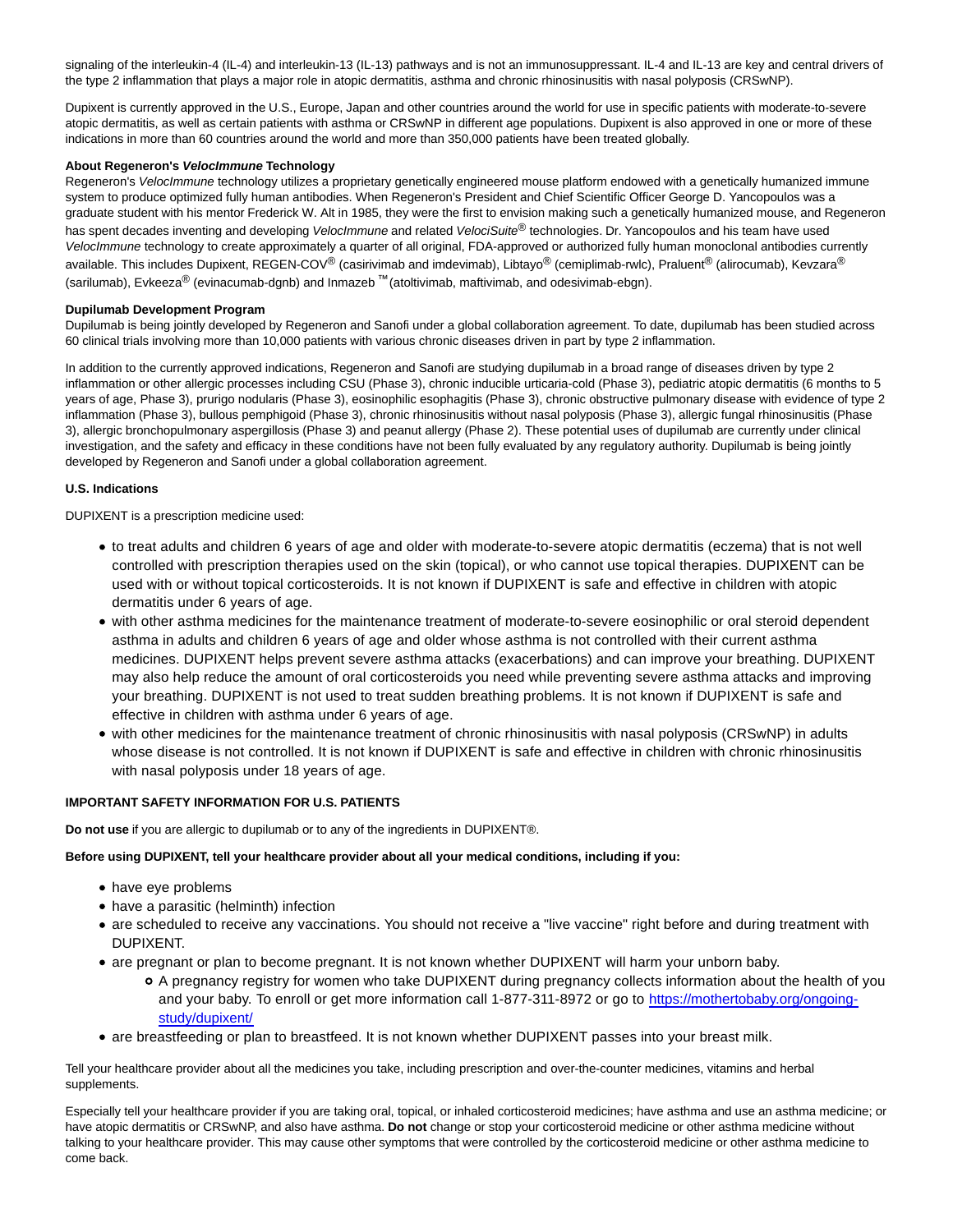**DUPIXENT can cause serious side effects, including**:

- **Allergic reactions. DUPIXENT can cause allergic reactions that can sometimes be severe.** Stop using DUPIXENT and tell your healthcare provider or get emergency help right away if you get any of the following signs or symptoms: breathing problems or wheezing, swelling of the face, lips, mouth, tongue or throat, fainting, dizziness, feeling lightheaded, fast pulse, fever, hives, joint pain, general ill feeling, itching, skin rash, swollen lymph nodes, nausea or vomiting, or cramps in your stomach-area.
- **Eye problems**. Tell your healthcare provider if you have any new or worsening eye problems, including eye pain or changes in vision, such as blurred vision. Your healthcare provider may send you to an ophthalmologist for an exam if needed.
- **Inflammation of your blood vessels**. Rarely, this can happen in people with asthma who receive DUPIXENT. This may happen in people who also take a steroid medicine by mouth that is being stopped or the dose is being lowered. It is not known whether this is caused by DUPIXENT. Tell your healthcare provider right away if you have: rash, chest pain, worsening shortness of breath, a feeling of pins and needles or numbness of your arms or legs, or persistent fever.
- **Joint aches and pain.** Some people who use DUPIXENT have had trouble walking or moving due to their joint symptoms, and in some cases needed to be hospitalized. Tell your healthcare provider about any new or worsening joint symptoms. Your healthcare provider may stop DUPIXENT if you develop joint symptoms.

# **The most common side effects include:**

- **Atopic dermatitis:** injection site reactions, eye and eyelid inflammation, including redness, swelling, and itching, sometimes with blurred vision, and cold sores in your mouth or on your lips.
- **Asthma:** injection site reactions, pain in the throat (oropharyngeal pain), high count of a certain white blood cell (eosinophilia), and parasitic (helminth) infections.
- **Chronic rhinosinusitis with nasal polyposis:** injection site reactions, eye and eyelid inflammation, including redness, swelling, and itching, sometimes with blurred vision, high count of a certain white blood cell (eosinophilia), trouble sleeping (insomnia), toothache, gastritis, and joint pain (arthralgia).

Tell your healthcare provider if you have any side effect that bothers you or that does not go away. These are not all the possible side effects of DUPIXENT. Call your doctor for medical advice about side effects. You are encouraged to report negative side effects of prescription drugs to the FDA. Visi[t www.fda.gov/medwatch,](https://c212.net/c/link/?t=0&l=en&o=3456060-1&h=2075419657&u=https%3A%2F%2Fwww.fda.gov%2Fsafety%2Fmedwatch-fda-safety-information-and-adverse-event-reporting-program&a=www.fda.gov%2Fmedwatch) or call 1-800-FDA-1088.

Use DUPIXENT exactly as prescribed by your healthcare provider. It's an injection given under the skin (subcutaneous injection). Your healthcare provider will decide if you or your caregiver can inject DUPIXENT. **Do not** try to prepare and inject DUPIXENT until you or your caregiver have been trained by your healthcare provider. In children 12 years of age and older, it's recommended DUPIXENT be administered by or under supervision of an adult. In children under 12 years of age, DUPIXENT should be given by a caregiver.

# **Please see accompanying full [Prescribing Information](https://c212.net/c/link/?t=0&l=en&o=3456060-1&h=255219634&u=https%3A%2F%2Fwww.regeneron.com%2Fsites%2Fdefault%2Ffiles%2FDupixent_FPI.pdf&a=Prescribing%C2%A0Information) including Patient Information.**

## **About Regeneron**

Regeneron (NASDAQ: REGN) is a leading biotechnology company that invents life-transforming medicines for people with serious diseases. Founded and led for over 30 years by physician-scientists, our unique ability to repeatedly and consistently translate science into medicine has led to nine FDA-approved treatments and numerous product candidates in development, almost all of which were homegrown in our laboratories. Our medicines and pipeline are designed to help patients with eye diseases, allergic and inflammatory diseases, cancer, cardiovascular and metabolic diseases, pain, hematologic conditions, infectious diseases and rare diseases.

Regeneron is accelerating and improving the traditional drug development process through our proprietary VelociSuite technologies, such as Veloclmmune, which uses unique genetically humanized mice to produce optimized fully human antibodies and bispecific antibodies, and through ambitious research initiatives such as the Regeneron Genetics Center, which is conducting one of the largest genetics sequencing efforts in the world.

For additional information about the company, please visi[t www.regeneron.com o](https://c212.net/c/link/?t=0&l=en&o=3456060-1&h=2591491834&u=http%3A%2F%2Fwww.regeneron.com%2F&a=www.regeneron.com)r follow @Regeneron on Twitter.

## **About Sanofi**

Sanofi is dedicated to supporting people through their health challenges. We are a global biopharmaceutical company focused on human health. We prevent illness with vaccines, provide innovative treatments to fight pain and ease suffering. We stand by the few who suffer from rare diseases and the millions with long-term chronic conditions.

With more than 100,000 people in 100 countries, Sanofi is transforming scientific innovation into healthcare solutions around the globe.

## **Regeneron Forward-Looking Statements and Use of Digital Media**

This press release includes forward-looking statements that involve risks and uncertainties relating to future events and the future performance of Regeneron Pharmaceuticals, Inc. ("Regeneron" or the "Company"), and actual events or results may differ materially from these forward-looking statements. Words such as "anticipate," "expect," "intend," "plan," "believe," "seek," "estimate," variations of such words, and similar expressions are intended to identify such forward-looking statements, although not all forward-looking statements contain these identifying words. These statements concern, and these risks and uncertainties include, among others, the impact of SARS-CoV-2 (the virus that has caused the COVID-19 pandemic) on Regeneron's business and its employees, collaborators, and suppliers and other third parties on which Regeneron relies, Regeneron's and its collaborators' ability to continue to conduct research and clinical programs, Regeneron's ability to manage its supply chain, net product sales of products marketed or otherwise commercialized by Regeneron and/or its collaborators or licensees (collectively, "Regeneron's Products"), and the global economy; the nature, timing, and possible success and therapeutic applications of Regeneron's Products and product candidates being developed by Regeneron and/or its collaborators or licensees (collectively, "Regeneron's Product Candidates") and research and clinical programs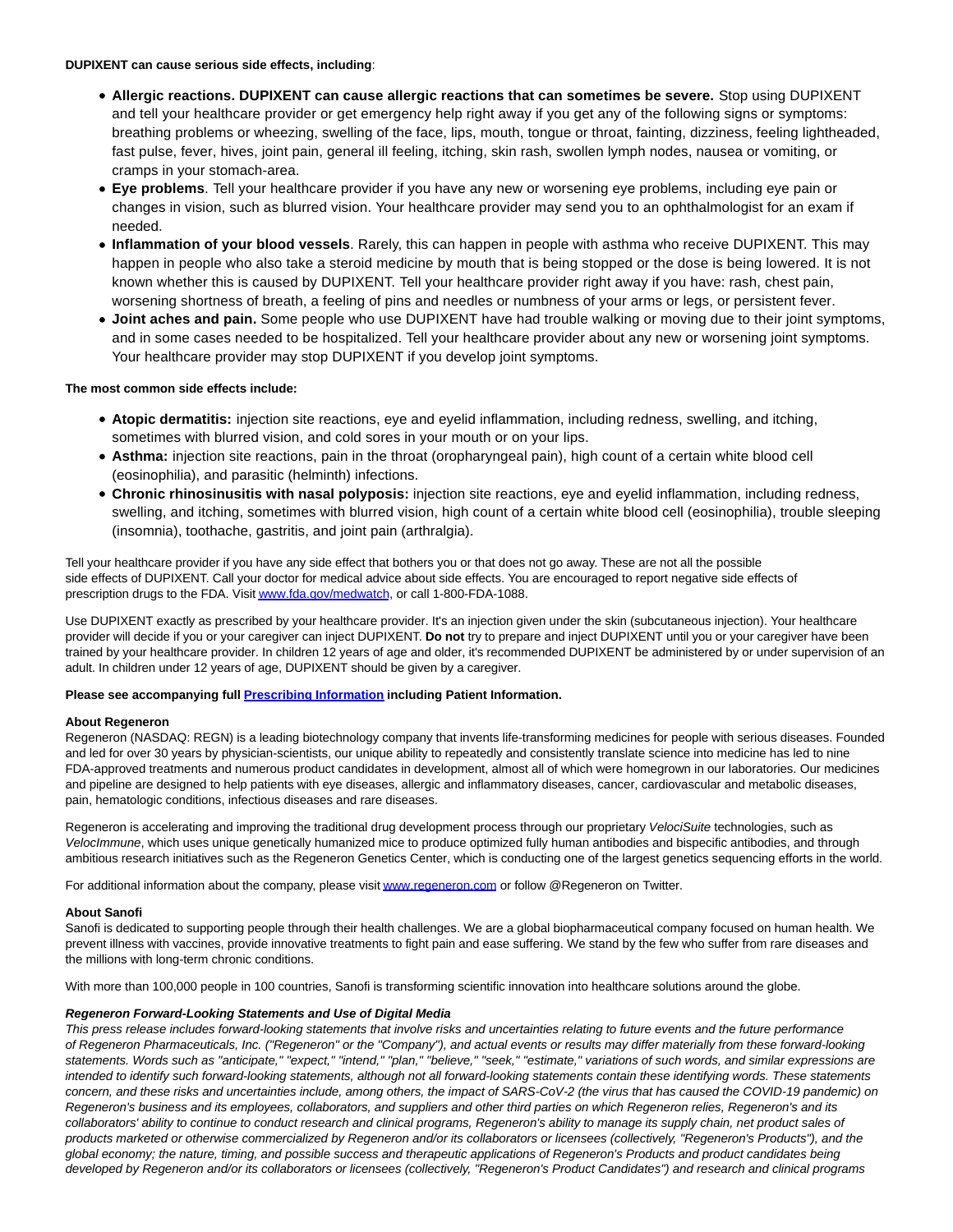now underway or planned, including without limitation Dupixent® (dupilumab) for the treatment of chronic spontaneous urticaria ("CSU"); the extent to which the results from the research and development programs conducted by Regeneron and/or its collaborators or licensees, such as Study A of the LIBERTY-CUPID clinical program discussed in this press release, may be replicated in other studies and/or lead to advancement of product candidates to clinical trials, therapeutic applications, or regulatory approval; uncertainty of the utilization, market acceptance, and commercial success of Regeneron's Products (such as Dupixent) and Regeneron's Product Candidates and the impact of studies (whether conducted by Regeneron or others and whether mandated or voluntary), including the studies discussed or referenced in this press release, on any of the foregoing or any potential regulatory approval of Regeneron's Products (such as Dupixent for the treatment of CSU) and Regeneron's Product Candidates; the likelihood, timing, and scope of possible regulatory approval and commercial launch of Regeneron's Product Candidates and new indications for Regeneron's Products, such as Dupixent for the treatment of CSU, pediatric atopic dermatitis, chronic obstructive pulmonary disease with evidence of type 2 inflammation, eosinophilic esophagitis, bullous pemphigoid, prurigo nodularis, chronic inducible urticaria-cold, chronic rhinosinusitis without nasal polyposis, allergic fungal rhinosinusitis, allergic bronchopulmonary aspergillosis, peanut allergy, and other potential indications; the ability of Regeneron's collaborators, licensees, suppliers, or other third parties (as applicable) to perform manufacturing, filling, finishing, packaging, labeling, distribution, and other steps related to Regeneron's Products and Regeneron's Product Candidates; the ability of Regeneron to manage supply chains for multiple products and product candidates; safety issues resulting from the administration of Regeneron's Products (such as Dupixent) and Regeneron's Product Candidates in patients, including serious complications or side effects in connection with the use of Regeneron's Products and Regeneron's Product Candidates in clinical trials; determinations by regulatory and administrative governmental authorities which may delay or restrict Regeneron's ability to continue to develop or commercialize Regeneron's Products and Regeneron's Product Candidates, including without limitation Dupixent; ongoing regulatory obligations and oversight impacting Regeneron's Products, research and clinical programs, and business, including those relating to patient privacy; the availability and extent of reimbursement of Regeneron's Products from third-party payers, including private payer healthcare and insurance programs, health maintenance organizations, pharmacy benefit management companies, and government programs such as Medicare and Medicaid; coverage and reimbursement determinations by such payers and new policies and procedures adopted by such payers; competing drugs and product candidates that may be superior to, or more cost effective than, Regeneron's Products and Regeneron's Product Candidates; unanticipated expenses; the costs of developing, producing, and selling products; the ability of Regeneron to meet any of its financial projections or guidance and changes to the assumptions underlying those projections or guidance; the potential for any license, collaboration, or supply agreement, including Regeneron's agreements with Sanofi, Bayer, and Teva Pharmaceutical Industries Ltd. (or their respective affiliated companies, as applicable) to be cancelled or terminated; and risks associated with intellectual property of other parties and pending or future litigation relating thereto (including without limitation the patent litigation and other related proceedings relating to EYLEA® (aflibercept) Injection, Dupixent, Praluent<sup>®</sup> (alirocumab), and REGEN-COV<sup>®</sup> (casirivimab and imdevimab)), other litigation and other proceedings and government investigations relating to the Company and/or its operations, the ultimate outcome of any such proceedings and investigations, and the impact any of the foregoing may have on Regeneron's business, prospects, operating results, and financial condition. A more complete description of these and other material risks can be found in Regeneron's filings with the U.S. Securities and Exchange Commission, including its Form 10-K for the year ended December 31, 2021. Any forward-looking statements are made based on management's current beliefs and judgment, and the reader is cautioned not to rely on any forward-looking statements made by Regeneron. Regeneron does not undertake any obligation to update (publicly or otherwise) any forwardlooking statement, including without limitation any financial projection or guidance, whether as a result of new information, future events, or otherwise.

Regeneron uses its media and investor relations website and social media outlets to publish important information about the Company, including information that may be deemed material to investors. Financial and other information about Regeneron is routinely posted and is accessible on Regeneron's media and investor relations website [\(http://newsroom.regeneron.com\)](https://c212.net/c/link/?t=0&l=en&o=3456060-1&h=3005119872&u=http%3A%2F%2Fnewsroom.regeneron.com%2F&a=http%3A%2F%2Fnewsroom.regeneron.com) and its Twitter feed [\(http://twitter.com/regeneron\).](https://c212.net/c/link/?t=0&l=en&o=3456060-1&h=3041903223&u=https%3A%2F%2Fc212.net%2Fc%2Flink%2F%3Ft%3D0%26l%3Den%26o%3D3387026-1%26h%3D619644995%26u%3Dhttp%253A%252F%252Ftwitter.com%252Fregeneron%26a%3Dhttp%253A%252F%252Ftwitter.com%252Fregeneron&a=http%3A%2F%2Ftwitter.com%2Fregeneron)

#### **Sanofi Forward-Looking Statements**

This press release contains forward-looking statements as defined in the Private Securities Litigation Reform Act of 1995, as amended. Forwardlooking statements are statements that are not historical facts. These statements include projections and estimates regarding the marketing and other potential of the product, or regarding potential future revenues from the product. Forward-looking statements are generally identified by the words "expects", "anticipates", "believes", "intends", "estimates", "plans" and similar expressions. Although Sanofi's management believes that the expectations reflected in such forward-looking statements are reasonable, investors are cautioned that forward-looking information and statements are subject to various risks and uncertainties, many of which are difficult to predict and generally beyond the control of Sanofi, that could cause actual results and developments to differ materially from those expressed in, or implied or projected by, the forward-looking information and statements. These risks and uncertainties include among other things, unexpected regulatory actions or delays, or government regulation generally, that could affect the availability or commercial potential of the product, the fact that product may not be commercially successful, the uncertainties inherent in research and development, including future clinical data and analysis of existing clinical data relating to the product, including post marketing, unexpected safety, quality or manufacturing issues, competition in general, risks associated with intellectual property and any related future litigation and the ultimate outcome of such litigation, and volatile economic and market conditions, and the impact that COVID-19 will have on us, our customers, suppliers, vendors, and other business partners, and the financial condition of any one of them, as well as on our employees and on the global economy as a whole. Any material effect of COVID-19 on any of the foregoing could also adversely impact us. This situation is changing rapidly and additional impacts may arise of which we are not currently aware and may exacerbate other previously identified risks. The risks and uncertainties also include the uncertainties discussed or identified in the public filings with the SEC and the AMF made by Sanofi, including those listed under "Risk Factors" and "Cautionary Statement Regarding Forward-Looking Statements" in Sanofi's annual report on Form 20-F for the year ended December 31, 2020. Other than as required by applicable law, Sanofi does not undertake any obligation to update or revise any forward-looking information or statements.

#### **Regeneron Contacts:**

| <b>Media Relations</b>     | <b>Investor Relations</b>  |
|----------------------------|----------------------------|
| Hannah Kwaqh               | <b>Vesna Tosic</b>         |
| Tel: +1 914-847-6314       | Tel: +1 914-847-5443       |
| hannah.kwagh@regeneron.com | Vesna. Tosic@regeneron.com |

**Sanofi Contacts:**